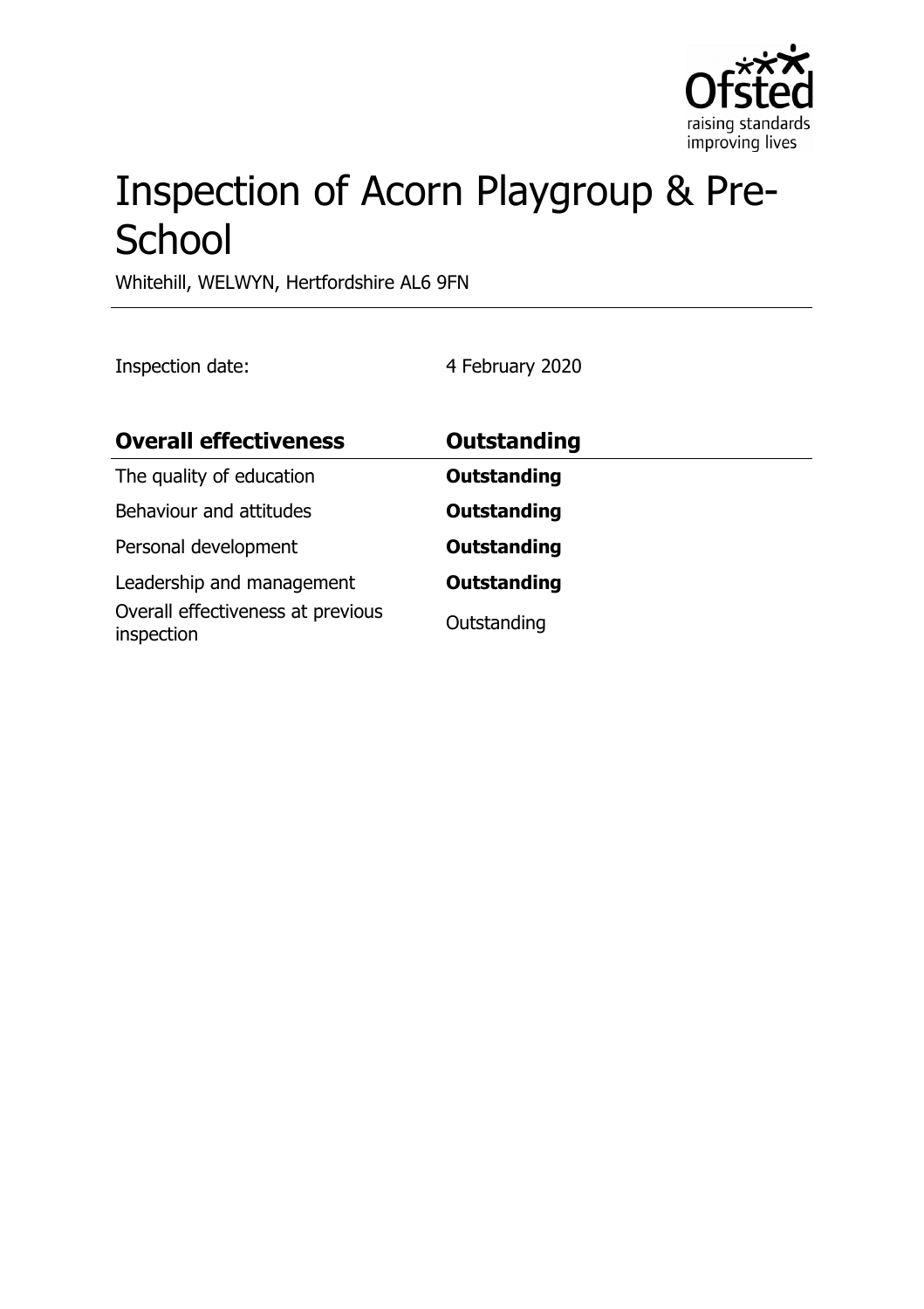

## **What is it like to attend this early years setting?**

#### **The provision is outstanding**

Children walk through the doors of the setting with huge smiles on their faces. Their high levels of confidence show that they feel safe. They eagerly approach the adults with special things they have brought from home. For example, one child arrives with cards she has made, another child is keen to show his superhero cape. Children display extremely high levels of motivation and enjoyment. They say things like 'I'm going outside to have some fun. I'm on a mission'. Similarly, after experiencing new and exciting ways of travelling down the slide, they say 'I want to do this all day long'. The excellent range of activities on offer means that children are purposefully engaged in learning throughout the day.

All children are challenged in their learning and make excellent progress. The experienced staff know the children in their care exceptionally well. They recognise their individual personalities, abilities and needs. They have an in-depth knowledge of what children can do and what they need to learn next.

Children's social skills are highly impressive. They play very co-operatively together. For example, they organise and lead their own games. They explain the rules to each other, listening carefully and following instructions. Younger children learn how to share their favourite things with the support of a sensitive adult.

### **What does the early years setting do well and what does it need to do better?**

- $\blacksquare$  The curriculum is ambitious, well planned and matched to children's interests and needs. The setting places a very high priority on children's language and literacy skills. Staff teach children a vast array of songs and rhymes that help them to learn and use new words. Children learn about letters and the sounds that they make and begin to use them in their writing.
- The environment and resources support children's learning extremely well. Children are well equipped to access the outdoor area. They have outdoor suits and 'wellies' so that they can go out in all weathers. This allows them to fully engage in the different experiences outside. For example, they lie in the sand and make 'snow angels.' Staff are committed to ensuring that all children have physical activity every day. They engage in physical play with children, for example joining in a game of rugby.
- Staff are excellent role models and children's behaviour is exemplary. They understand and follow the rules and routines of the setting. For example, they are able to talk about the rules for group time which include 'looking eyes' and 'thinking heads'. Respectful relationships are evident throughout the setting. For example, at lunchtime, the children engage in conversation with each other, discussing favourite foods and flavours. They listen to each other and respect the different preferences.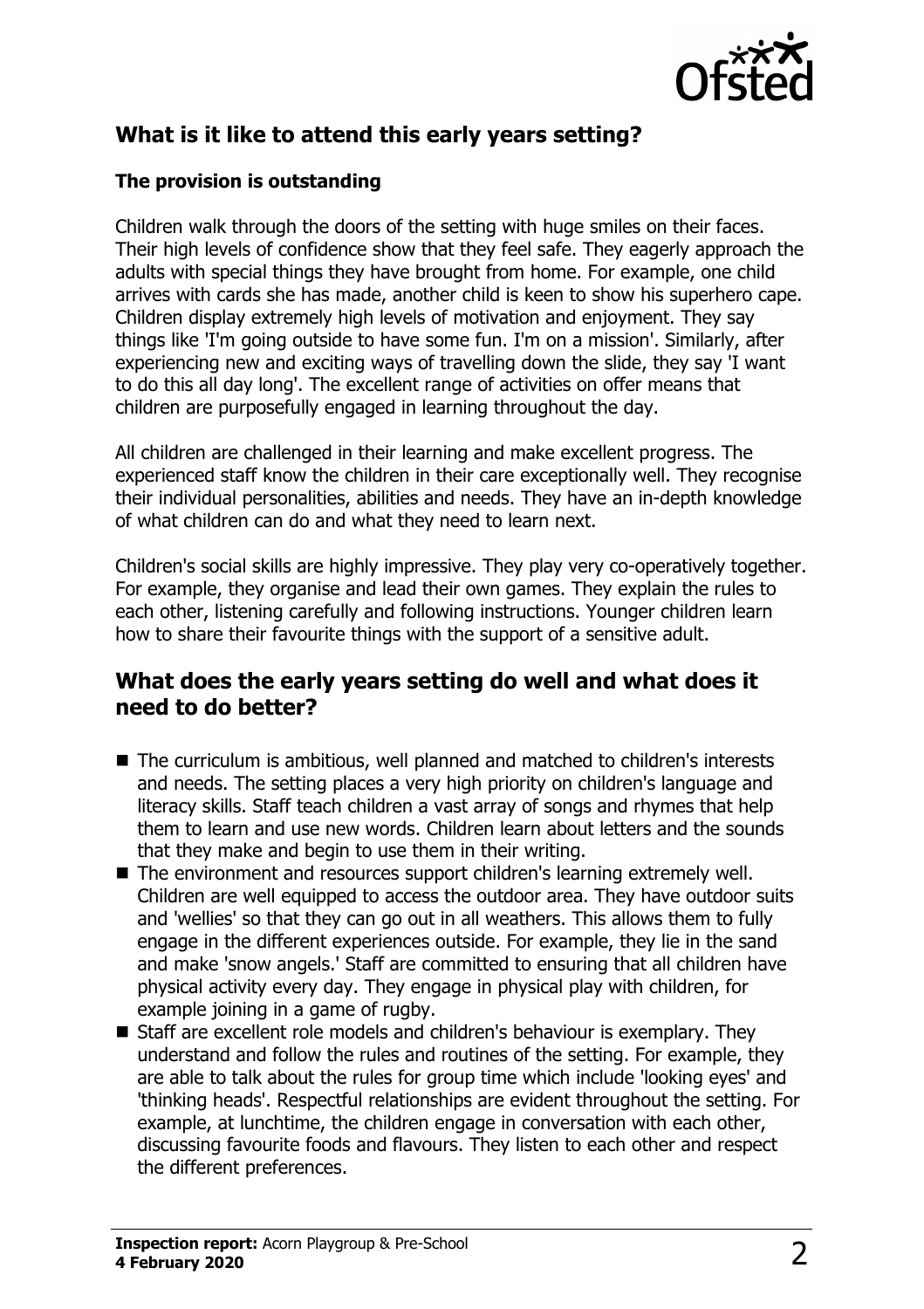

- $\blacksquare$  Children are particularly kind and considerate. They look after each other and living things. For example, when they find a worm in the garden, they work together to take care of it until it burrows back under the ground. They find food for it and try to build it a home. Children play harmoniously together in groups. They share space and resources with all children who want to join in.
- $\blacksquare$  Parents are highly complimentary about the setting. They say that their children are 'super happy'. They say that the staff really know their children and support them extremely well in their learning. They particularly appreciate the high ratio of adults that allows children to receive close care and attention.
- $\blacksquare$  The knowledgeable manager has developed an experienced and skilled staff team. She supports staff extremely well through regular supervision sessions, reflection and discussion. The staff team meet weekly to discuss the needs of children and the next steps needed to motivate and inspire learning. The manager has reduced paperwork by streamlining systems of observation and assessment. Staff are given time each week to write observations which means that their workload is manageable. As a result staff morale is very high. The manager continually evaluates the strengths of the setting, identifying areas for future improvement. She has clear plans in place to develop the provision and curriculum even further. This helps to ensure that children are given an excellent start to their education.

## **Safeguarding**

The arrangements for safeguarding are effective.

Safeguarding procedures at the setting are highly rigorous. Staff monitor the welfare of the children vigilantly. They know about the possible signs of abuse and what to do if they have any concerns about the children in their care. Recruitment procedures at the setting are very robust. Background checks on staff are extremely thorough. All staff are registered on the Disclosure and Barring Service update system. This is closely monitored to ensure that all those working with children remain suitable.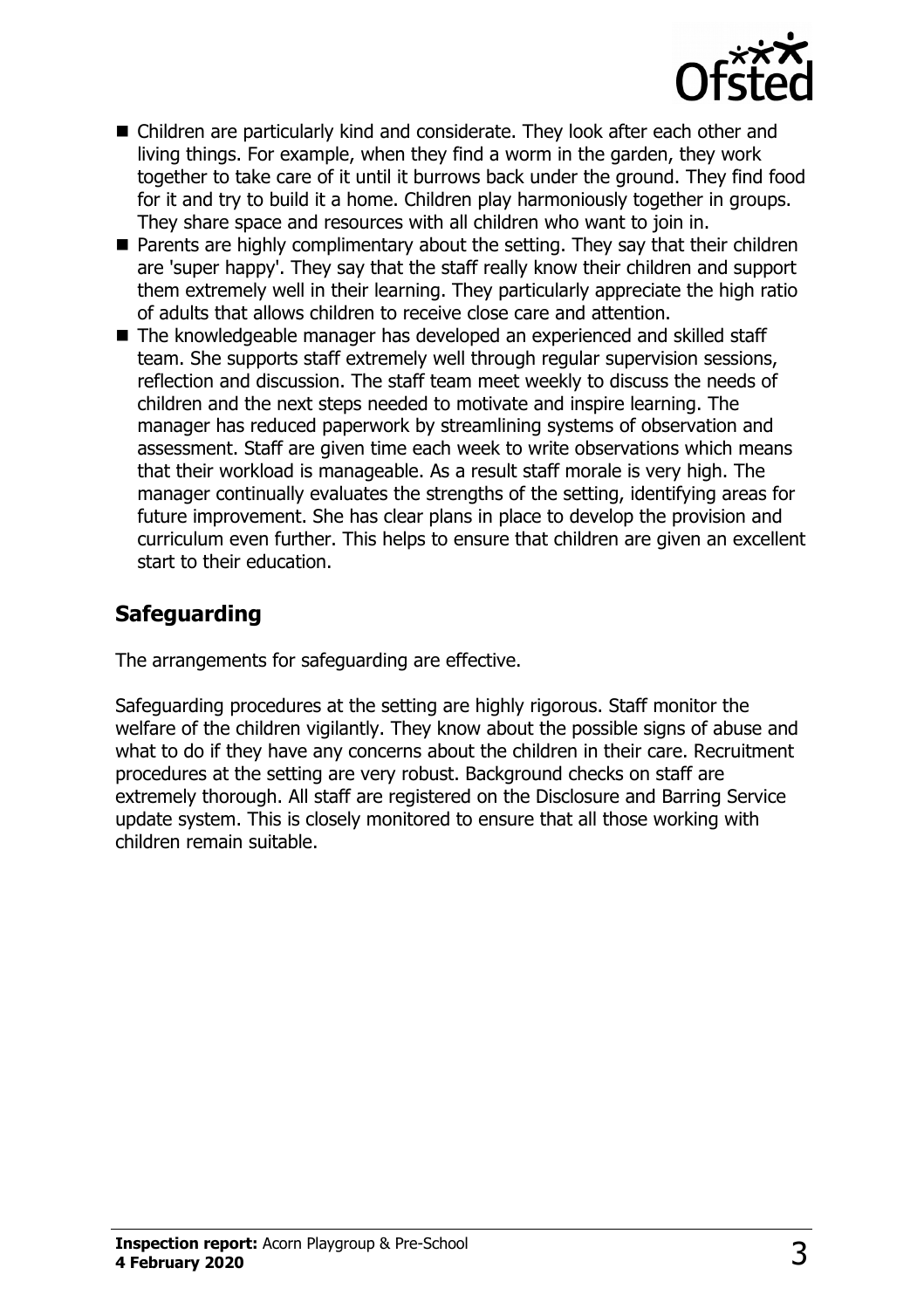

| EY458165                                               |
|--------------------------------------------------------|
| <b>Hertfordshire</b>                                   |
| 10127339                                               |
| Childcare on non-domestic premises                     |
| Early Years Register, Compulsory Childcare<br>Register |
| Full day care                                          |
| 2 to $4$                                               |
| 24                                                     |
| 62                                                     |
| Acorns Playgroup and Pre-school Committee              |
| RP906830                                               |
| 01438 840 132                                          |
| 18 October 2013                                        |
|                                                        |

#### **Information about this early years setting**

Acorn Playgroup and Pre-School registered in 1994. It re-registered in 2013 on the Early Years Register and the compulsory part of the Childcare Register at the current premises. It is a community group, run as a charity and managed by a board of trustees. Acorn Playgroup and Pre-School operates from a self-contained unit close to Welwyn village centre in Hertfordshire. The setting opens Monday to Friday during term time from 9am until 4pm. They provide playgroup sessions for children aged from two years between 9am and 12 noon. The pre-school sessions for older children run from 1pm until 4pm. Older children may attend all day or for a variety of sessions. The setting employs 11 members of staff, 7 of which hold a relevant level 3 qualification. The setting provides funded early education for two-, three- and four-year-old children.

### **Information about this inspection**

**Inspector**

Kelly Brooker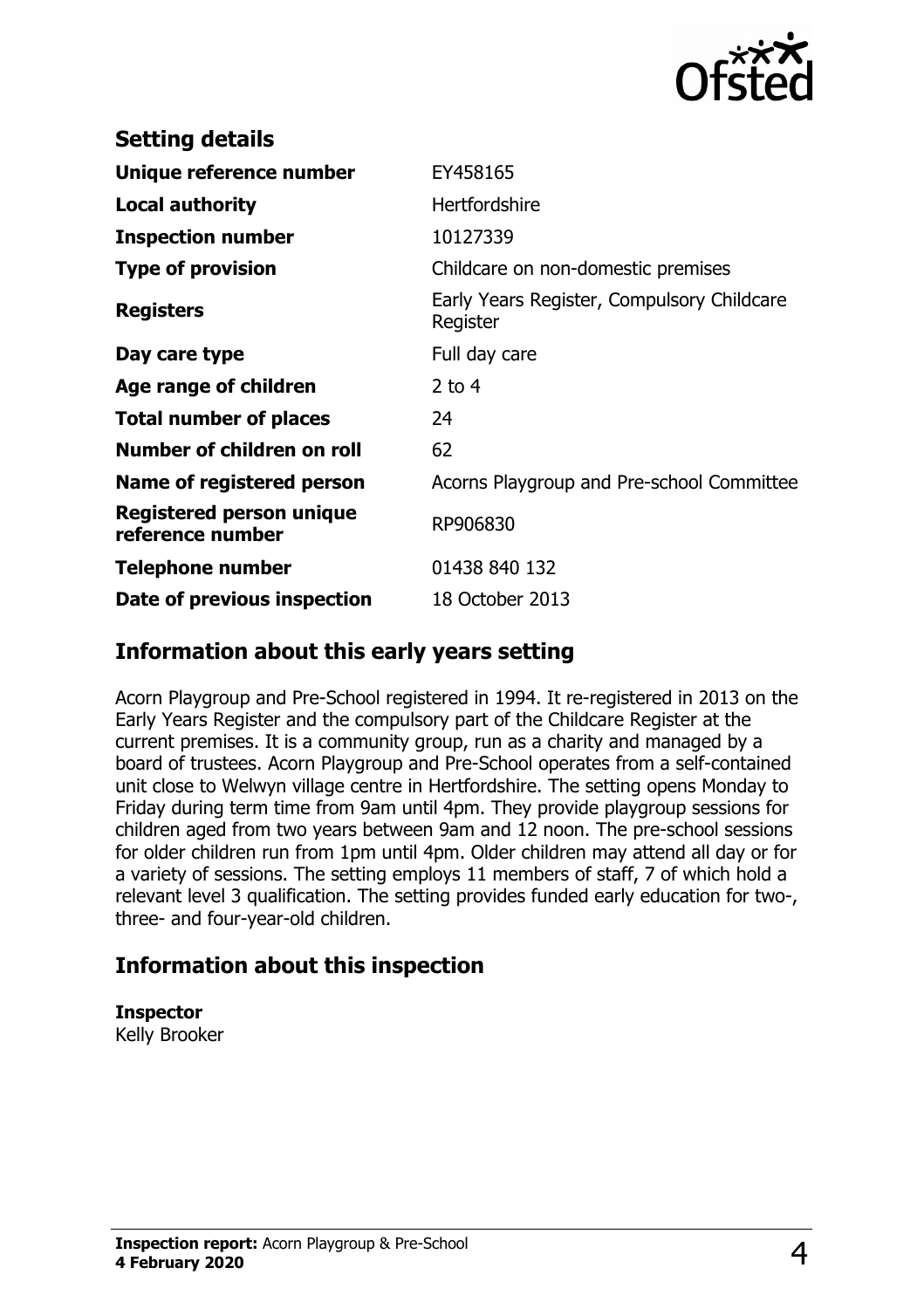

#### **Inspection activities**

- $\blacksquare$  The inspector spoke to the manager about how she organises her early years provision and curriculum.
- $\blacksquare$  The inspector observed the quality of teaching during activities indoors and outdoors and assessed the impact this has on children's learning.
- $\blacksquare$  The inspector spoke to staff, children, parents at appropriate times during the inspection.
- $\blacksquare$  The inspector held a number of discussions with the manager. She looked at relevant documentation and reviewed evidence of the suitability of all persons working on the premises.
- $\blacksquare$  The inspector carried out joint observations with the manager.

We carried out this inspection under sections 49 and 50 of the Childcare Act 2006 on the quality and standards of provision that is registered on the Early Years Register. The registered person must ensure that this provision complies with the statutory framework for children's learning, development and care, known as the early years foundation stage.

If you are not happy with the inspection or the report, you can [complain to Ofsted.](http://www.gov.uk/complain-ofsted-report)